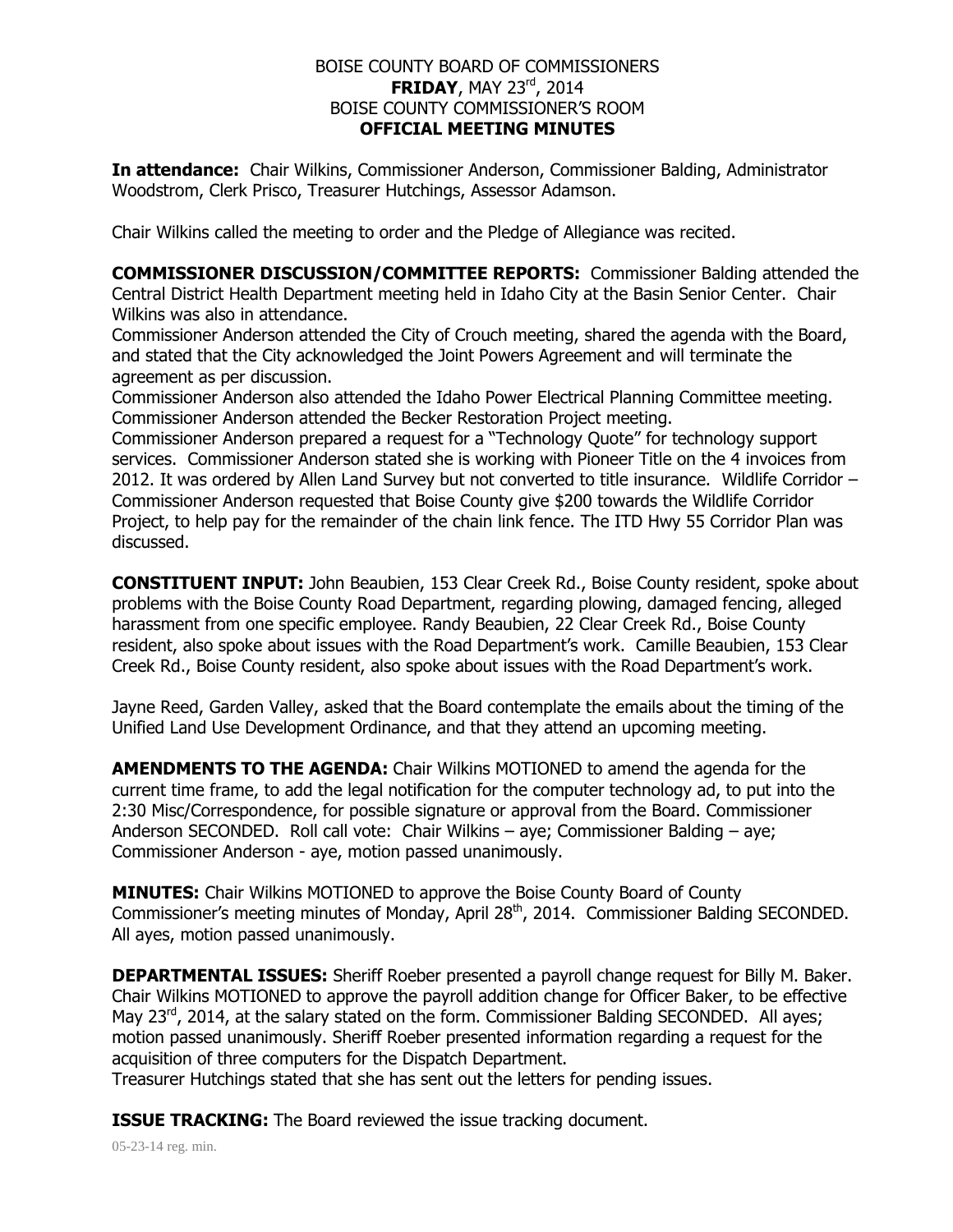**CONTRACTS/AGREEMENTS/GRANTS:** Valerie Delyea discussed the FY2013 JABF Allocation with the Board. Commissioner Anderson MOTIONED to approve the FY 2013 Juvenile Accountability Block Grant Program allocation of \$2,500, with a \$28 match from Boise County. Chair Wilkins SECONDED. Roll call vote: Chair Wilkins – aye; Commissioner Balding – aye; Commissioner Anderson – aye; motion passed unanimously.

Ms. Delyea discussed the Community Justice vehicle that is utilized by Jim Meliza, Juvenile Probation Officer, the problems that have been encountered and the amount of money that has been invested in the vehicle for repairs over the last two years.

Noxious Weeds modification of grant – Chair Wilkins discussed the grant. Commissioner Anderson MOTIONED to sign the Modification of Grant #14-PA-11040203- 009, the 2014 Annual Operating Plan Agreement change in funds, adding to the FY 14 funds in the amount of \$89,000 and there is specific breakdown of those funds for the projects (just for the record). Chair Wilkins SECONDED. Roll call vote: Chair Wilkins – aye; Commissioner Balding – aye; Commissioner Anderson - aye, all ayes, motion passed unanimously.

**DEMAND WARRANTS:** Commissioner Balding MOTIONED to approve the demand warrant presented by the Boise County Treasurer for the March credit card fees, taken out in April, in the amount of \$157.94. Commissioner Anderson SECONDED. All ayes, motion passed.

**INDIGENT:** Chair Wilkins MOTIONED to go into executive session per IC 67-2345(1)(d) to discuss cases 14-05-B, 14-01-D and 14-03-A. Commissioner Balding SECONDED. Roll call vote: Chair Wilkins – aye; Commissioner Balding – aye; Commissioner Anderson - aye, motion passed unanimously. Coming out of executive session, Chair Wilkins MOTIONED to sign the already approved documentation, which is an amended determination of approval on case 14-5-B. Chair Wilkins MOTIONED to deny case 14-01-D as the applicants incident occurred during a work event, Worker's Compensation is pending, lawsuit is pending, other resources are available and deny case 14-3-A as the applicant has other resources and has not been compliant with the application process. Commissioner Anderson SECONDED both motions. Roll call vote: Chair Wilkins – aye; Commissioner Balding – aye; Commissioner Anderson - aye, motion passed unanimously.

**PA ISSUES:** The MOU discussion was tabled as Prosecutor Gee is still compiling more information. Assessor Adamson spoke about the exemptions on Weilmunster's property. Prosecutor Gee spoke about clarification of the past motion and recommended such. Commissioner Anderson disclosed, per Prosecutor Gee's request, that during the campaign cycle, she accepted campaign donations from Mr. Weilmunster. If the Board wishes for Commissioner Anderson to not participate in this discussion, she wants to make sure there is full disclosure. Chair Wilkins MOTIONED that on May  $13<sup>th</sup>$  made a motion to approve the agricultural exemptions and all other exemptions that were submitted by the Assessor's office, except for one being a new application that was submitted late for ag exemptions and so therefore I will amend my motion for clarification to state the following (Prosecutor Gee stated for Chair Wilkins) that the denial of the Weilmunster agricultural exemptions is a denial of the new agricultural exemptions on the subdivision lots and not on any pre-existing timber or ag exemptions that apply to non-subdivision parcels. Commissioner Balding SECONDED. Roll call vote: Chair Wilkins – aye; Commissioner Balding – aye; Commissioner Anderson - nay, motion passed.

The Prosecutor gave updates on the Baldwin property, Arrow Rock Road (there is no new information) and spoke about the constituent input from earlier today.

Chair Wilkins MOTIONED to go into executive session per I.C. 67-2345(1)(f), pending litigation and (1)(b) personnel. Commissioner Balding SECONDED. Roll call vote: Chair Wilkins – aye; Commissioner Balding – aye; Commissioner Anderson - aye, motion passed unanimously. Coming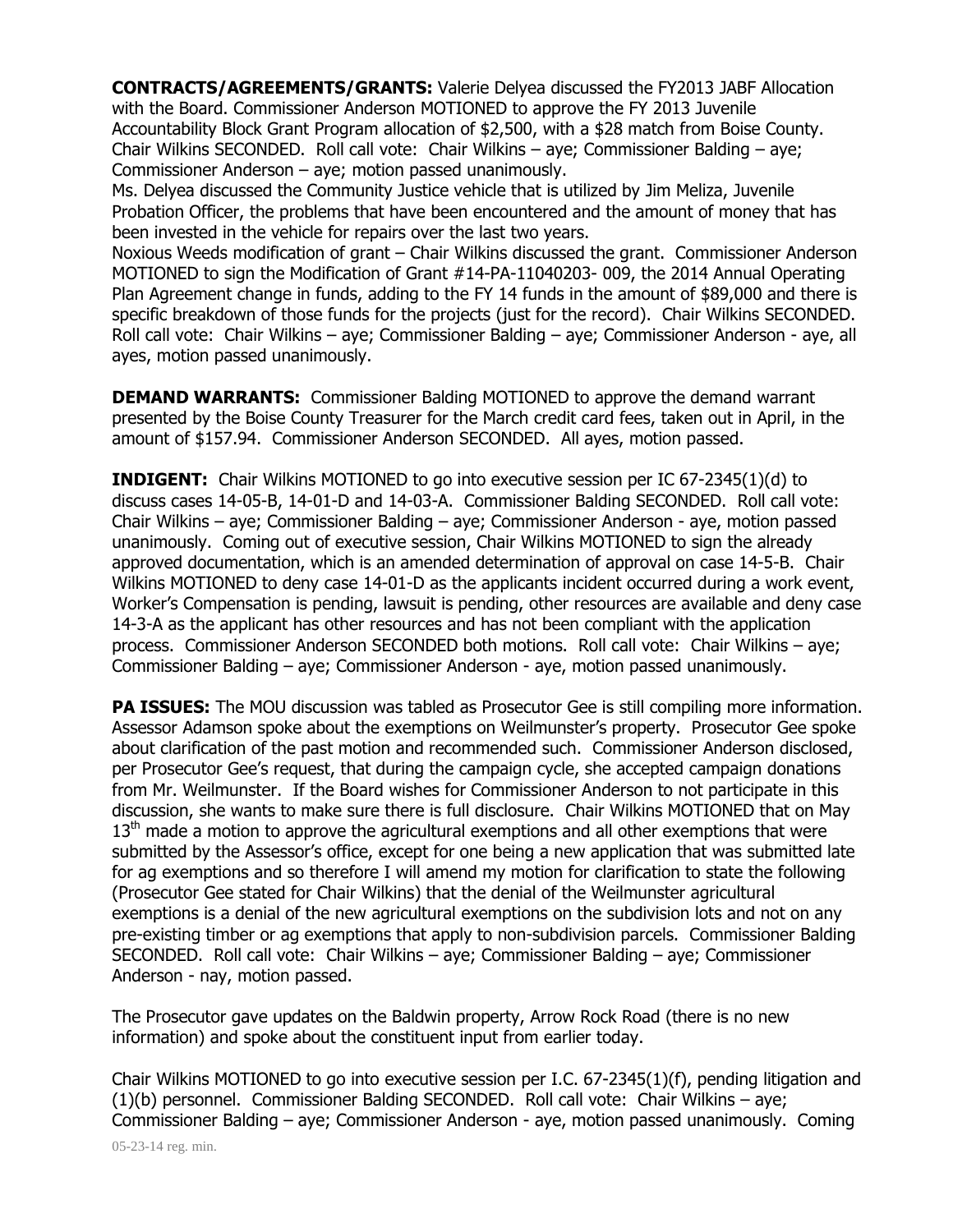out executive session for 67-2345(1)(f), no decisions were made, discussion only and on (1)(b) where they finished the last evaluation of their department heads.

Commissioner Anderson wanted to clarify, on the Weilmunster letter, that her vote against it was (her thought) that the County was arbitrarily breaking up an application where it wasn't clear what properties were not included, only by their assumptions but actually the applications for anything over 5 acres, which would have excluded all subdivision lots by definition.

**CITIZEN COMMENDATION:** The Pledge of Allegiance was recited by military personnel on leave. Sheriff Roeber stated that on February 12, 2014 Chuck Allen assisted with an unruly person. The situation could have been much worse if Mr. Allen hadn't stepped in to help the officers. John Krempa, Scott Turner and Josh Lebow are in attendance and were the officers involved in the incident.

Commissioner Balding has left the meeting for the rest of the afternoon.

Resolution 2014-38 Comprehensive Plan and Land Use Map was revisited as the original document had an error so a new one is being signed. Chair Wilkins MOTIONED to resign Resolution 2014- 38, a Boise County Resolution repealing Resolution 2006-27 Boise County Comprehensive Plan and Land Use Map as amended and we are adopting a new Boise County Comprehensive Plan and Land Use Map. Commissioner Anderson SECONDED. Roll call vote: Chair Wilkins – aye; Commissioner Anderson - aye, motion passed.

Request for Quotations - Commissioner Anderson MOTIONED to publish the Request for Quotations to be in compliance with IC 67-2803, the level required by code and is in the best interest of the political subdivision. That we request three quotes and we are going beyond that so the date to consider these quotes, per the legal notice, would be June  $9<sup>th</sup>$ , 2014 and would need to be scheduled in the afternoon as she has asked that quotes be returned no later than twelve noon (local time). Chair Wilkins SECONDED. Roll call vote: Chair Wilkins – aye; Commissioner Anderson - aye, motion passed.

Commissioner Wilkins asked about the directive from the Board as to how to proceed with the Solid Waste Transfer Station damage. Chair Wilkins and Commissioner Anderson agreed that all the damage needs to be repaired and submitted to insurance.

**EMERGENCY MANAGEMENT SERVICES:** All Hazard Mitigation Plan - Susan Cleverly, senior mitigation planner with ID Bureau of Homeland Security, is in attendance with Coordinator John Roberts.

Chair Wilkins MOTIONED to approve the letter of intent for the Hazard Mitigation Grant Program plan to update for pre-disaster mitigation plan and update of Boise County All Hazard Mitigation Plan as presented by Mr. Roberts with #5 filled out and to express willingness to participate in the group plan, if possible. Commissioner Anderson SECONDED. Roll call vote: Chair Wilkins – aye; Commissioner Anderson - aye, motion passed.

## **MISCELLANEOUS & CORRESPONDENCE:**

- Internal Control Policy discussion Commissioner Anderson shared information with Chair Wilkins.
- Isaiah Foundation letter for home tour on September  $13<sup>th</sup>$ . Commissioner Anderson MOTIONED to sign the letter approving the Isaiah Foundation's request to use the Miner's Exchange building as part of the fundraising event Home Tour on Sept.  $13<sup>th</sup>$ 2014 from 10 am to 4 pm, the County will be providing a volunteer to help with monitoring the building for this event. Chair Wilkins SECONDED. All ayes, motion passed.